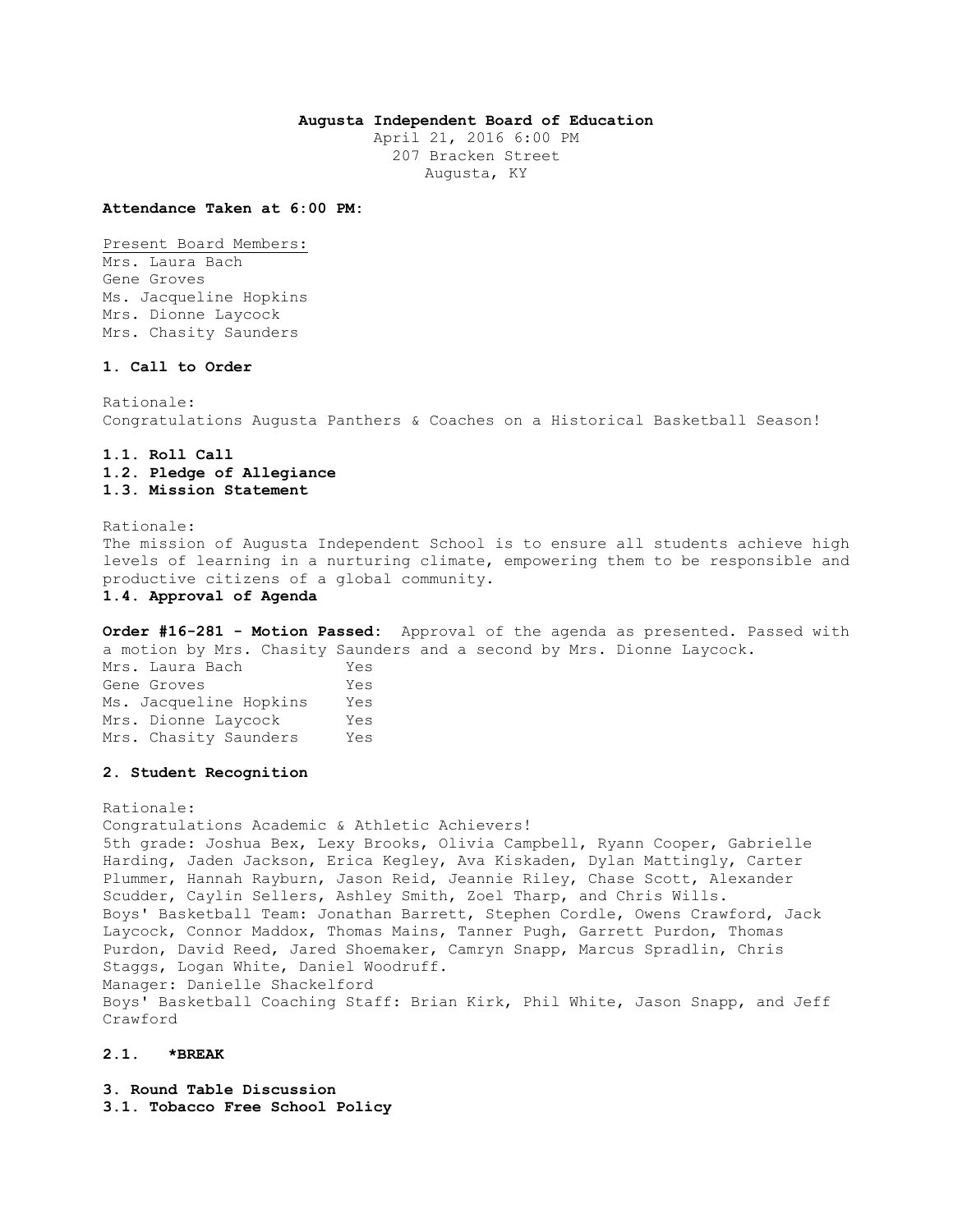Rationale: The S.T.O.P. Coalition students with assistance from the Regional Prevention Center presented a 100% Tobacco Free School Policy for the Augusta Independent School Board to consider for the district. S.T.O.P. Coalition Members: Brynn Dufrene, Renae Jett, Max Hargett, Brenna Wilson Regional Prevention Center Attendees: Lauren Penrose and Sarah Teegarden

**Order #16-282 - Motion Passed:** Approve to Initiate a Tobacco Free School Policy passed with a motion by Mrs. Dionne Laycock and a second by Gene Groves. Mrs. Laura Bach Yes Gene Groves Tes Ms. Jacqueline Hopkins Yes Mrs. Dionne Laycock Yes Mrs. Chasity Saunders Yes

### **3.2. Principal's Report/Student Achievement**

Rationale: Principal, Robin Kelsch reported College and Career Readiness results indicate 12 seniors are college ready, 13 are career ready and nine are both. Furthermore, he stated the students were preparing for upcoming End-of-Course testing and K-PREP testing and informed the board of upcoming end-of-year events.

#### **3.3. Budget Report**

### Rationale:

Finance Officer, Tim Litteral reported the general fund revenue receipts through March total 1,334,000. \$217,000 has been received in property taxes, with a budgeted amount of \$220,000. Utility taxes have generated \$90,500. Over \$18,000 has been collected in motor vehicle taxes and \$2,700 in delinquent property taxes. \$12,400 has been received in Medicaid reimbursement (\$8,500 is budgeted), while \$9,600 has been collected for tuition through March. Over \$1,232,000 has been received in SEEK funding. Bus rental (Athletic Dept. reimbursement) and miscellaneous revenue have each generated \$6,200. The fitness center has collected \$1,400 for the year. Expenditures through the month of March were approximately \$1,208,000, about \$45,000 less than through the same period last year. Receipts exceed expenditures by approximately \$126,000 through March. The school budget has expended approximately \$21,300, with three months remaining in the year. Copy machine and printing costs account for \$7,000. Professional services expenses total \$3,000. The school has expended \$4,800 in general supplies, \$2,300 in furniture and fixtures, \$2,100 in dues and fees, and \$950 on technology equipment. The maintenance budget expenses totaled \$163,000 through the first three-fourths of the year. Expenses include \$57,500 in utility and service expenses, \$56,100 for salaries and benefits, \$28,000 for property insurance, \$8,000 in general supplies, \$5,300 in maintenance repairs, \$3,900 in professional services, \$3,300 on machinery/furniture, and \$810 on snow removal. 67% of the maintenance budget has been expended. The transportation budget through March indicates costs are at \$59,500. \$31,600

has been expended on salaries and benefits, \$7,000 on two buses, \$6,500 has been spent on diesel fuel, \$6,200 on repair parts and maintenance, \$5,200 on fleet insurance, and \$1,100 on professional services/drug testing/rental fees. 56.5% of the transportation budget has been utilized.

Special revenue fund grant funding is on target with regards to the budget.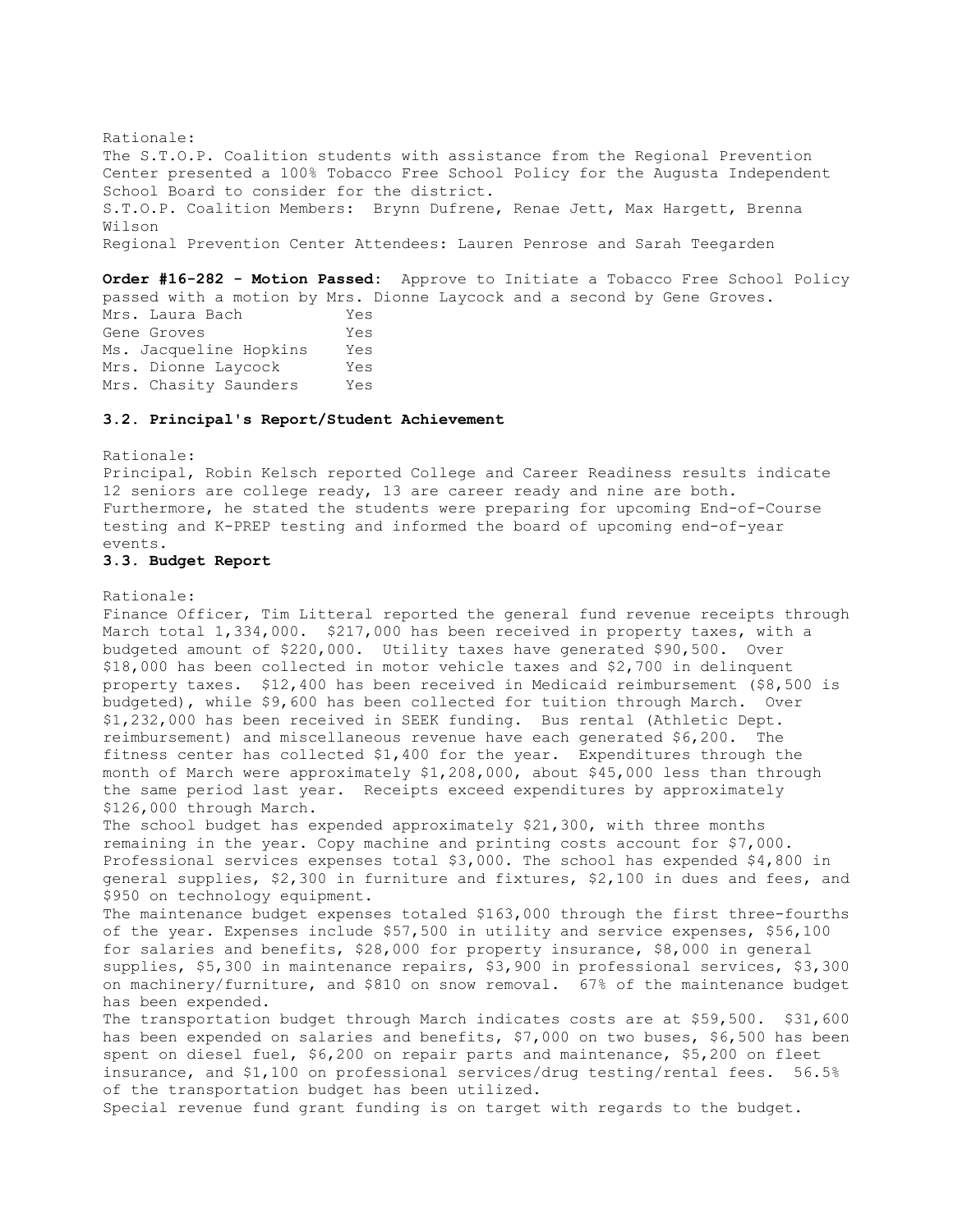Food service receipts total \$117,600 through March. 20,300 was generated locally, while \$96,700 has been received from the NSLP. Receipts are down \$28,000 from the same period last year. Expenditures YTD total \$124,500, with \$47,200 towards salaries and benefits and \$77,300 on supplies and services. Expenditures are currently \$10,800 less than through the same period last year, but expenditures currently exceed revenues for the year by \$7,000. The current food service balance rebounded some in March and has a cash balance of \$8,775, an increase of \$2,500 from last month. (The actual fund balance is listed at \$10,075, but there is \$1,200 in payments that haven't cleared the bank).

**Order #16-283 - Motion Passed:** Approve Monthly Budget Report passed with a motion by Ms. Jacqueline Hopkins and a second by Gene Groves. Mrs. Laura Bach Yes Gene Groves Tes Ms. Jacqueline Hopkins Yes Mrs. Dionne Laycock Yes Mrs. Chasity Saunders Yes

### **3.4. Facilities Report**

### Rationale:

The Energy Management Report indicates energy consumption through the February billing period and compares the current monthly usage to the 3-year average baseline usage for the same month. During February, the district had a reduction in energy consumption of 43,330 kBTU (11.1%) and avoided approximately \$478 energy charges. Through February-YTD, the district has reduced energy consumption by 412,409 kBTU (16.9%), avoiding approximately \$7,205 in energy charges. So far through February, the district has used 59,076 (\$5,258) fewer kilowatt-hours (kWh) and 2,049 (\$1,947) fewer hundreds of cubic feet (CCF) of natural gas.

Attached is a copy of the weather data for Bracken County. This helps to explain why utility bills are higher or lower in some months as compared to the same months in previous years. The weather conditions for February 2016 were much milder than those of the last three years.

Monthly Maintenance:

- Replaced lawn mower blades and serviced
- Repaired gym lights and switches
- Repaired gym door by fire escape
- Repaired switch on buffer
- Serviced weed eater
- Hung senior composite
- Striped and waxed old computer lab floor
- Touch up painting

Construction Renovation Update:

Front porch and bell tower metal work delivery from Campbellsville Industries is expected on April 25th. Preparation work is currently underway by R.J. Construction. The new interior door installation work will begin the first week in June by Trace Creek Construction.

Rotary Club Clock Restoration Project: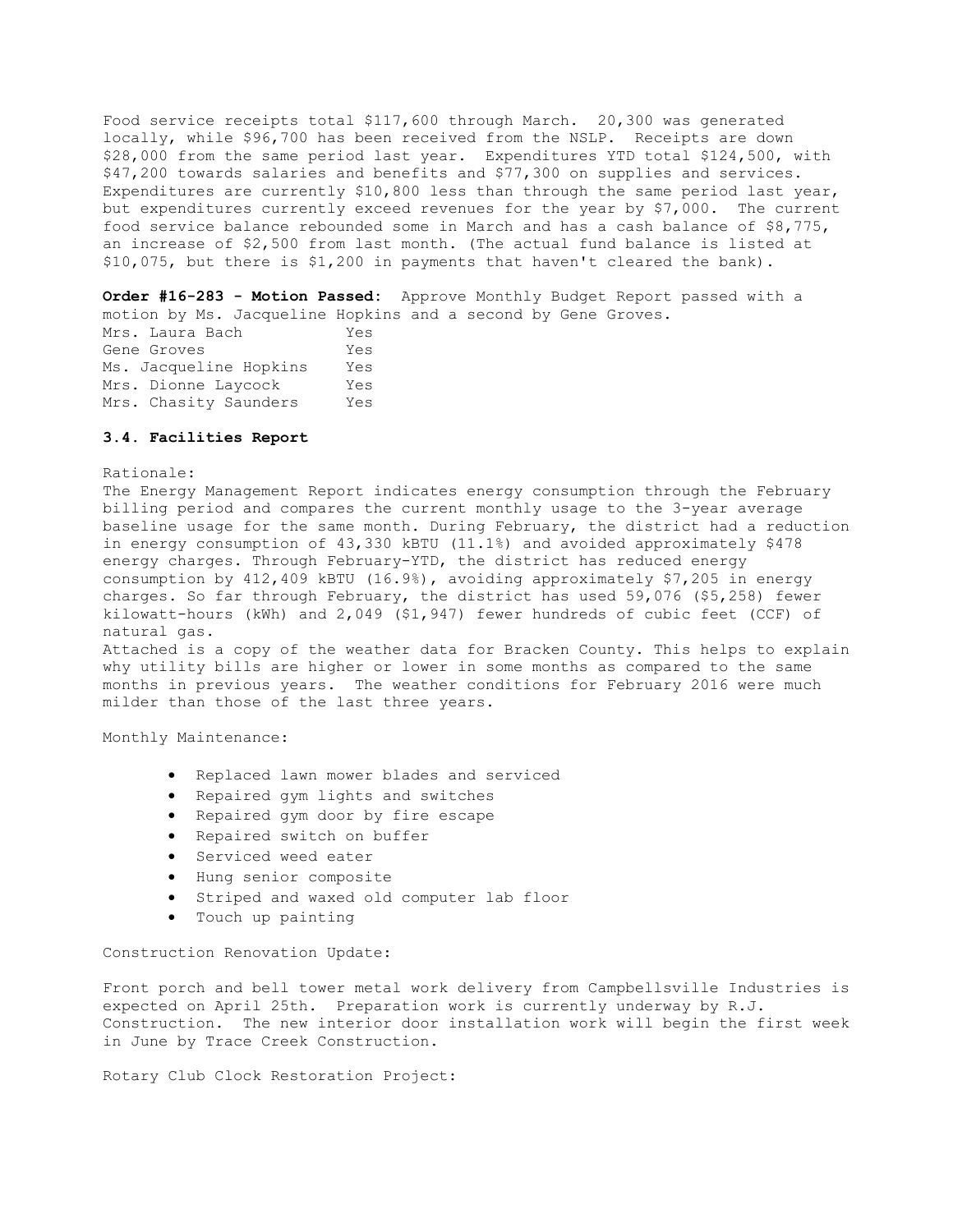Superintendent McCane reported the Rotary Club expressed interest in restoring the bell tower clock. She stated Verdin Clocks in Cincinnati did an estimate and the Rotary Club would be making a decision on the project.

**Order #16-284 - Motion Passed:** Approve Monthly Facilities Report passed with a motion by Mrs. Chasity Saunders and a second by Mrs. Dionne Laycock. Mrs. Laura Bach Yes Gene Groves Yes Ms. Jacqueline Hopkins Yes Mrs. Dionne Laycock Yes Mrs. Chasity Saunders Yes

## **3.5. Approve Liberty Mutual Insurance Policy for 2016-2017**

Rationale:

Superintendent, Lisa McCane stated the district's insurance policy is currently with Liberty Mutual and includes property, fleet and an umbrella. Previously, Seneca provided the district's Worker's Compensation policy, but cancelled the district due to what they consider significant losses paid the last three years. She said the district's insurance representative, Jim Downing worked diligently on the district's behalf to find a reasonable replacement. Although, Liberty Mutual typically does not deal with Worker's Compensation policies they have agreed to carry the district. The rates are significantly increasing from \$11,702 to \$19,676. All Worker's Compensation markets were checked and the next closest quote was \$24,057 from KEMI.

Insurance Renewal Includes: Property, Fleet, Umbrella and Worker's Compensation totaling \$31,432.

**Order #16-285 - Motion Passed:** Approve Liberty Mutual Insurance Policy for 2016-2017 passed with a motion by Ms. Jacqueline Hopkins and a second by Mrs. Chasity Saunders.

Mrs. Laura Bach Yes Gene Groves Yes Ms. Jacqueline Hopkins Yes Mrs. Dionne Laycock Yes Mrs. Chasity Saunders Yes

#### **3.6. Approve Fire and Security Services**

Rationale: Superintendent McCane stated the district's current fire and security provider, Ohio River Valley has gone out of business. Therefore, the board needed to contract a new provider. She recommended D.W. Fire and Security Services stating they offered the most comprehensive services and competitive price package.

**Order #16-286 - Motion Passed:** Approve D.W. Fire Safety for Fire and Security Services passed with a motion by Gene Groves and a second by Mrs. Dionne Laycock. Mrs. Laura Bach Yes Gene Groves Yes Ms. Jacqueline Hopkins Yes Mrs. Dionne Laycock Yes Mrs. Chasity Saunders Yes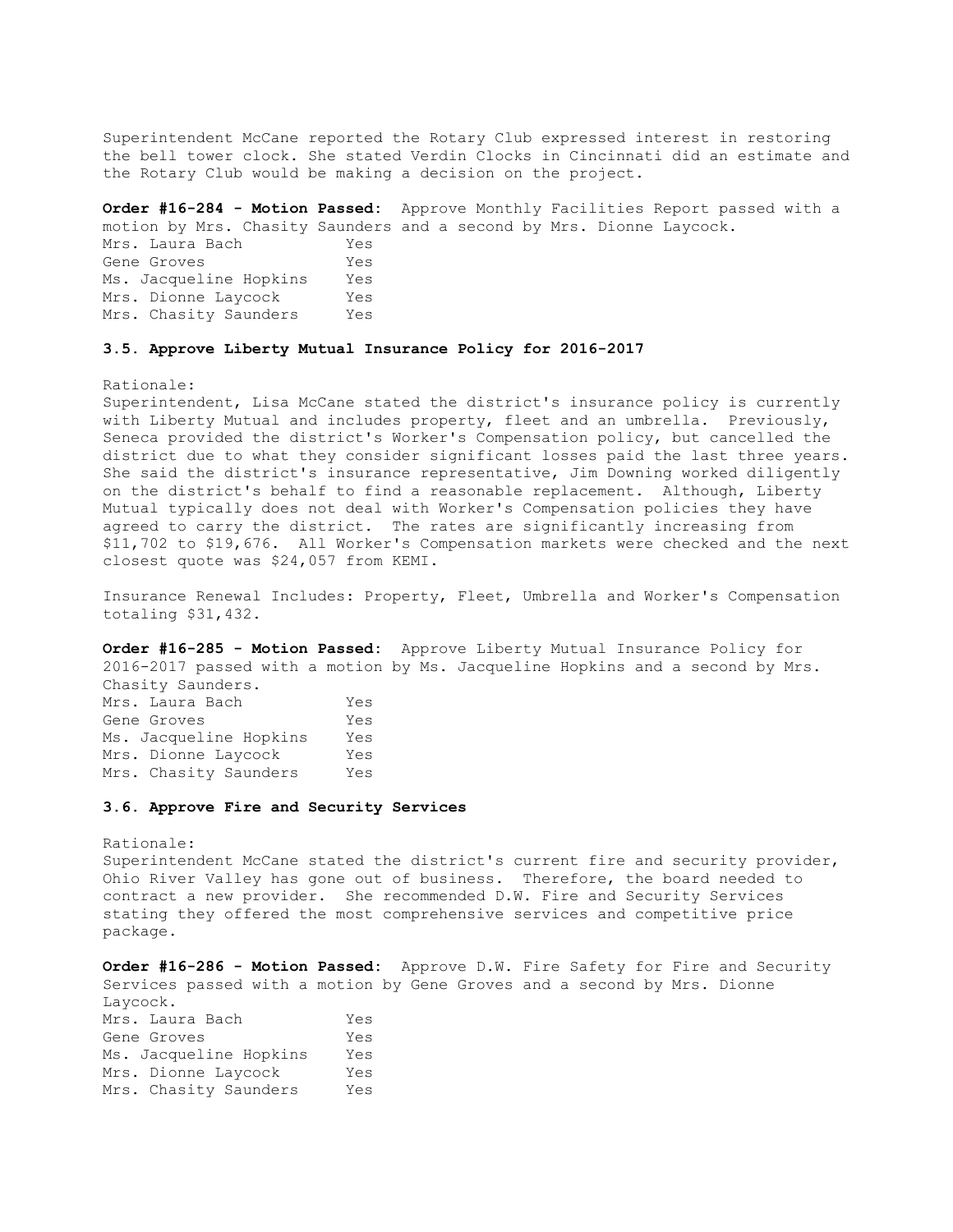### **3.7. Kentucky Utilities Energy Project Funding**

Rationale: The district is eligibility for funding through the Kentucky Utilities Energy Project. The district has two primary options: 1.) Base Option is \$3,000 and does not require the district to match funds. 2.) Match Option is \$6,000 and requires the district to match the funds. Superintendent McCane recommended the board approve the matching option which would allow the district to complete \$12,000 in energy efficient upgrades. She stated the scope of the project would involve switching T-12 lights to LED lights in as many classrooms as funding would afford.

**Order #16-287 - Motion Passed:** Approve Kentucky Utilities Energy Project Funding Match Option passed with a motion by Ms. Jacqueline Hopkins and a second by Gene Groves. Mrs. Laura Bach Yes Gene Groves Tes Ms. Jacqueline Hopkins Yes Mrs. Dionne Laycock Yes

### **3.8. Approve FMLA and Extended Disability Leave**

Mrs. Chasity Saunders Yes

#### Rationale:

Superintendent McCane informed the board a teacher needed approved for Family Medical Leave Act which began January 27th and expires on April 27th. She stated employees are entitled to 12-weeks leave and the district maintains health insurance and KTRS contributions. She explained board approval is required and would be back dated since the district did not initially know how long the employee would be absent.

Superintendent McCane stated since the FMLA expires, board approval is required for the employee to receive extended disability leave through the end of the school year. She explained this allows the employee COBRA Rights to maintain health insurance coverage, but the employee will be responsible to pay the premiums.

Furthermore, Superintendent McCane explained due to the employee not having worked 1,250 hours this year, FMLA will not be allowable next school year. Therefore, it may be necessary for the board to approve a second extended disability leave later on. At this time, the employee is planning to return to work in August.

**Order #16-288 - Motion Passed:** Approve FMLA and Extended Disability Leave passed with a motion by Mrs. Dionne Laycock and a second by Ms. Jacqueline Hopkins.

Mrs. Laura Bach Yes Gene Groves Tes Ms. Jacqueline Hopkins Yes Mrs. Dionne Laycock Yes Mrs. Chasity Saunders Yes

# **3.9. Bus Parking Proposal**

#### Rationale:

Superintendent McCane said the district pays \$600 per year/\$50 per month to Delmar Nickoson to park two buses. Mayor Zeigler and City of Augusta has offered the district parking of our two buses at the sewer plant at no cost.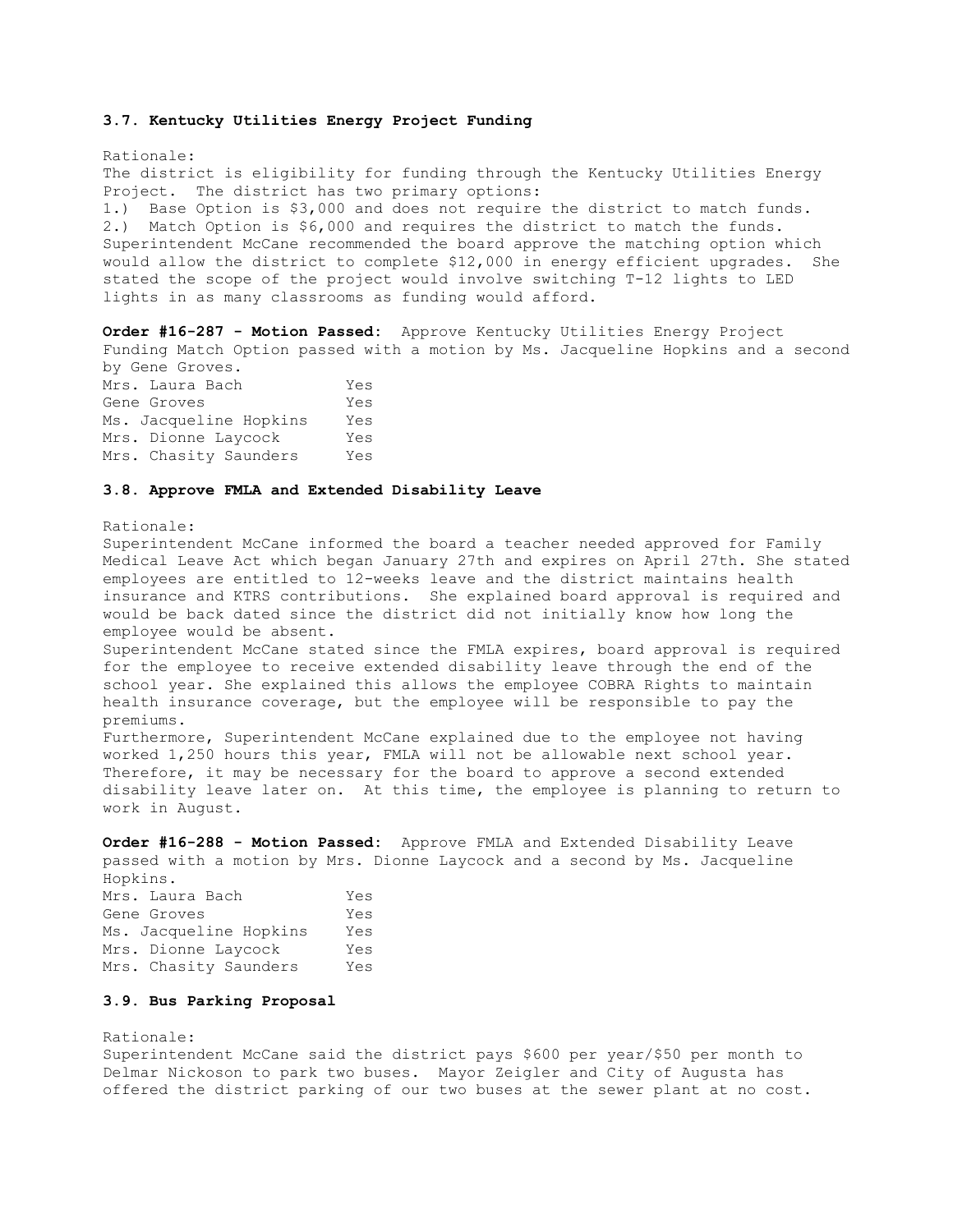The buses would be locked inside the fence during non-operational hours of the sewer plant which would keep them secure.

**Order #16-289 - Motion Passed:** Approve Bus Parking at City Sewer Plant passed with a motion by Gene Groves and a second by Mrs. Chasity Saunders. Mrs. Laura Bach Yes Gene Groves Yes Ms. Jacqueline Hopkins Yes Mrs. Dionne Laycock Yes Mrs. Chasity Saunders Yes

### **4. Communications 4.1. Superintendent's Report**

Rationale:

Superintendent McCane informed the board of the new district logo and upcoming plans to publicize the district in local newspapers. In other business, the district plans to reapply for a 21st Century Community Learning Center Grant, State Representative, Mike Denham will be this year's graduation speaker and sealed bids for three surplus buses will be opened on April 22nd. March Attendance: 94.7% and K-12 Enrollment: 266 and P-12 Enrollment: 281

# **4.2. Citizens**

# **4.3. Board Members**

### **5. Business and Consent**

**Order #16-290 - Motion Passed:** Approval of the Business and Consent items as presented passed with a motion by Mrs. Dionne Laycock and a second by Mrs. Chasity Saunders.

Mrs. Laura Bach Yes Gene Groves Tes Ms. Jacqueline Hopkins Yes Mrs. Dionne Laycock Yes Mrs. Chasity Saunders Yes

#### **5.1. Approve Previous Meeting Minutes**

#### **5.2. Approve Field Trips**

**5.3. Approve Non-Public Transportation Contract for 2015-2016** 

**5.4. Approve 2015-2016 Amended School Calendar** 

Rationale:

Makeup days for 2015-2016 are: May 18, 19, 20, 23, 24, and 25 for students.

May 26 is Closing Day for faculty and staff

May 27 is Graduation at 7:00 p.m.

**5.5. Approve Community Education Evaluation Form** 

**5.6. Approve Bills** 

**5.7. Approve Treasurer's Report**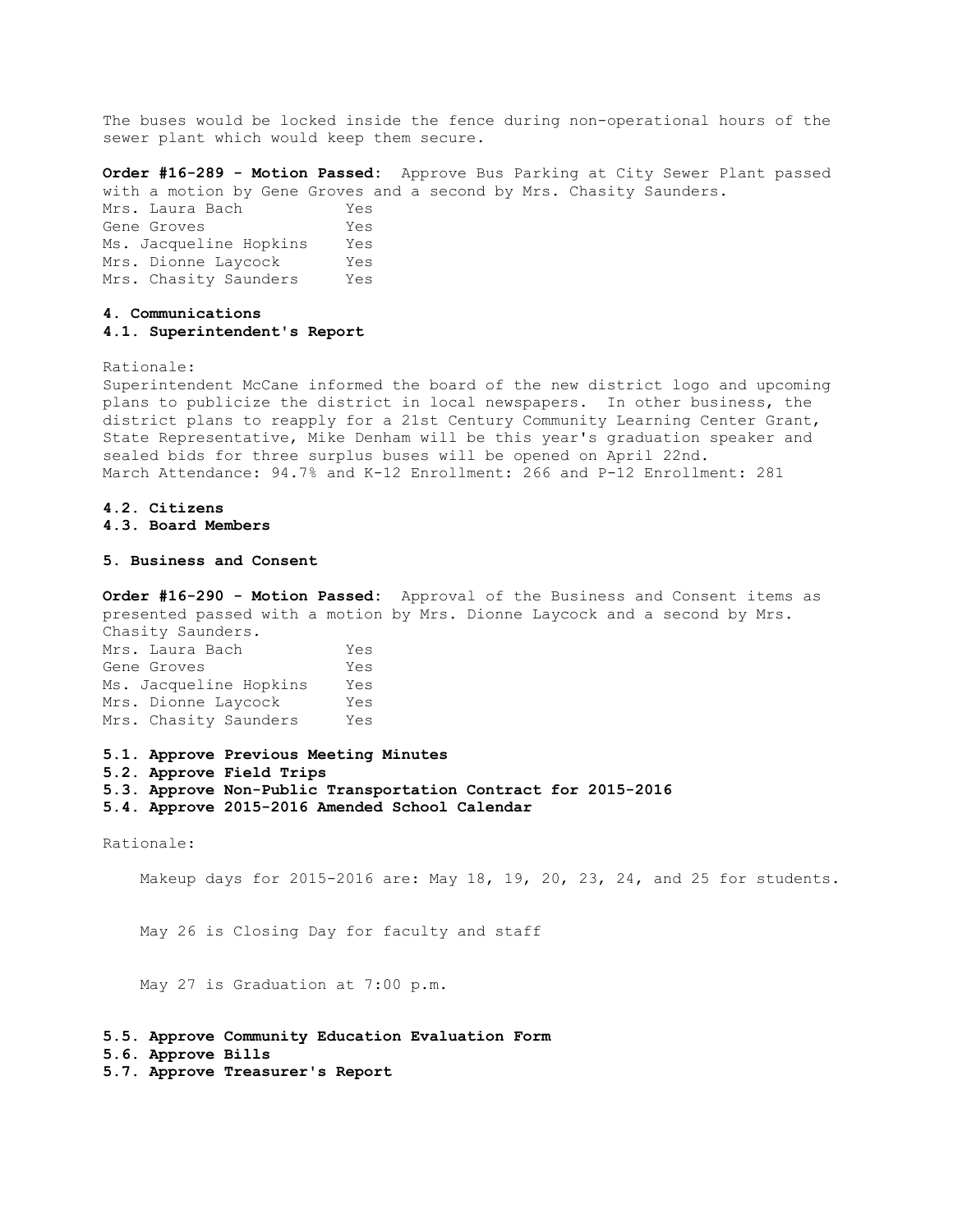# **6. Personnel**

Rationale:

 Certified Substitute Hire Levi Gallagher

## **7. Adjournment**

Rationale:

April 22nd: Community Wide Panther Celebration 6:30 p.m.

April 26th: Spring Concert 7:00 p.m.

April 29th @ 9:30-10:30 a.m.: Cincinnati Opera/Wizard of Oz sponsored by Art Guild

May 7th: Prom/After Prom at YMCA

May 16th: Field Day K-5th @ 11:00 a.m. City Ball Field

May 17th: Election Day - NO SCHOOL

May 19th: Special Called Board Meeting 5:00 p.m. and Senior Awards Night 6:30 p.m.

May 20th: Elementary Beach Day

May 22nd: Baccalaureate Service/Augusta Christian Church/Time TBA

May 23rd: Elementary Awards 8:30 a.m. and MS/HS Awards 10:00 a.m.

May 24th: Kindergarten Graduation 6:00 p.m.

May 25th: LAST DAY OF SCHOOL/Talent Show 8:30 a.m./Dismissal 11:30 a.m.

May 27th: Graduation 7:00 p.m.